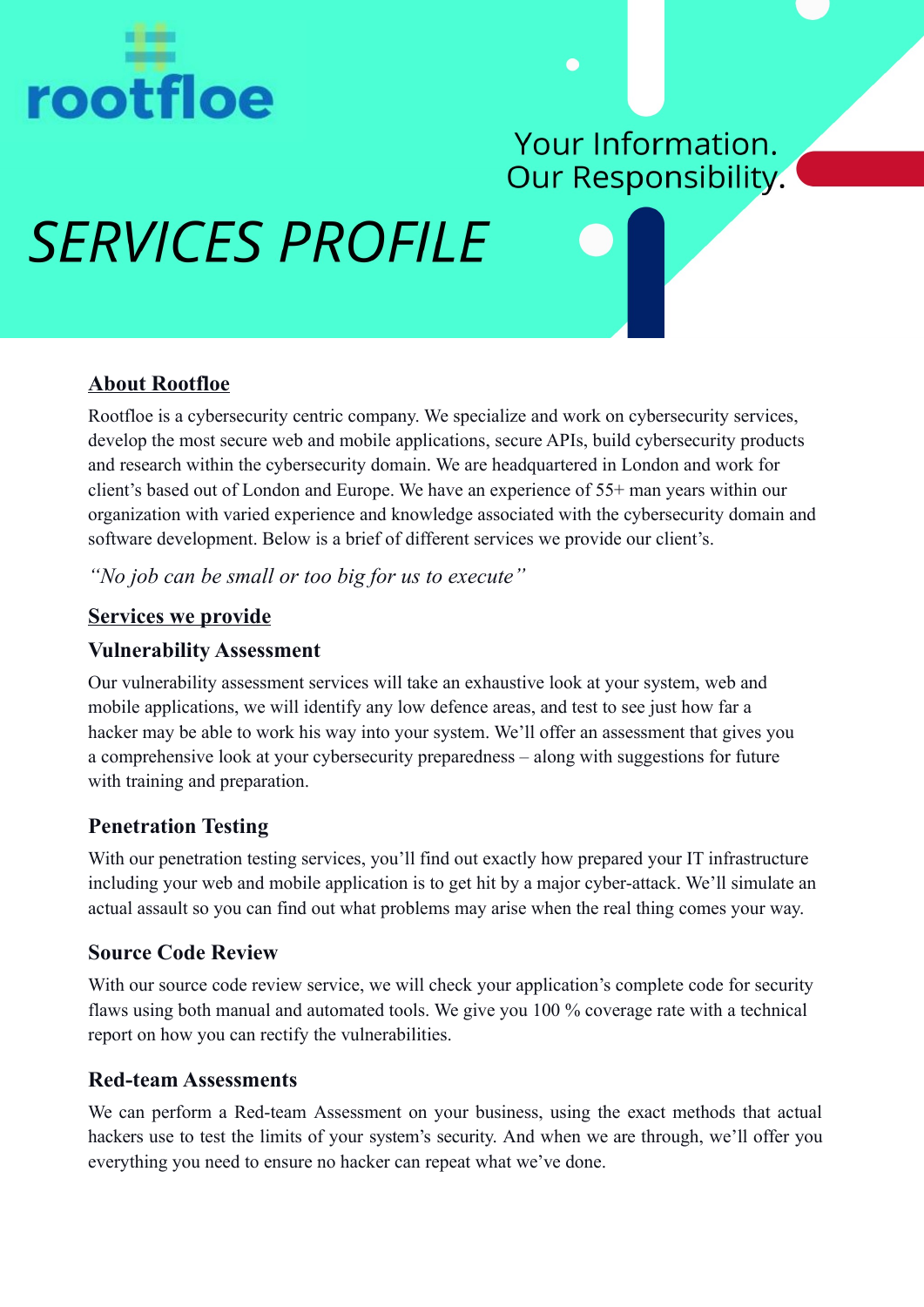

# Your Information. Our Responsibility.

Ē

# **SERVICES PROFILE**

#### **Configuration Review Assessment**

If your business or organization needs a review of its network or infrastructure, we can perform a comprehensive audit that will give you all critical information about your system's security, including firewalls, routers, servers, and more.

# **Cloud Security Testing**

As more of our vital information moves into the cloud, it becomes more important than ever to ensure maximum security. We can test your system to help you find weaknesses and flaws in every aspect of your cloud-based network and infrastructure. Then, we can help you plug the holes and ensure nothing essential ever gets compromised.

# **IoT Security Testing**

As more of our daily lives becomes connected to the internet, the need for effective and efficient security multiplies. This is especially true pertaining to the growth of IoT. We can give your business and customers peace of mind by testing the limits of your IoT security system, ensuring hackers aren't able to use your products as a doorway into your or your customers networks. Then, we can offer you advice, reports on the vulnerabilities with the fixes and respective tools you would need to create a truly secure device.

### **Social Engineering**

Social engineering attacks have grown exponentially in recent years. We can help you develop and implement the security measures needed to minimize the impact of social engineering attacks on your employees and customers.

### **Managed Security Services**

An effective network involves dozens of moving parts and connections. If you're going to maintain tight and effective security, you'll need to make sure that every part of your network is locked down. We can help you manage all of it, from firewalls to IPS and everything in between.

### **Threat Intelligence Services**

Hackers are constantly evolving – developing new methods of worming their way into systems and stealing vital information. That's why we're dedicated to gathering data from across the web and staying informed about current and emerging dangers. We can use that information to help you stay ahead of every threat, so you're never caught off-guard.